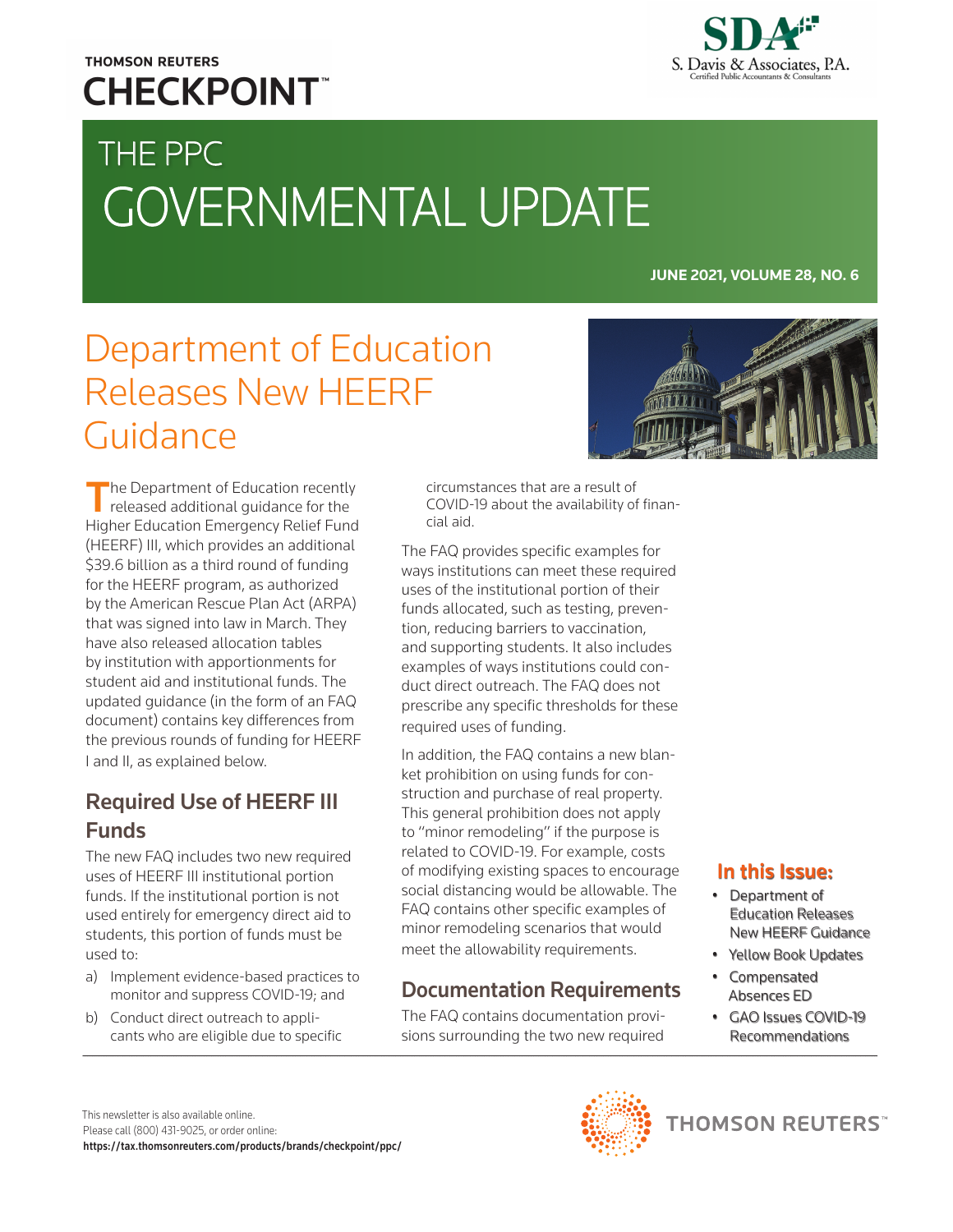uses of funds. Institutions expending HEERF III funding should document—

- the strategies used to monitor and suppress COVID-19,
- the evidence to support those strategies,
- how those strategies were in accordance with public health guidelines,
- the manner and extent of the direct outreach the institution conducted to potential financial aid applicants, and
- how the amounts spent were reasonable and necessary given the unique needs and circumstances of the institution.

## Definition of Student

The FAQ redefines the term "student" for the purposes of eligibility for emergency financial aid grants. The term is now defined as "any individual who is or was enrolled at an eligible institution on or after March 13, 2020, the date of declaration of the national emergency due to the coronavirus." This change in definition allows students who are not eligible for Title IV student financial aid (such as undocumented and international students) to receive emergency financial aid grants from HEERF III. This change loosens the eligibility requirements for recipients, but the FAQ clarifies that students with exceptional need must be prioritized when awarding the emergency aid. Institutions must maintain documentation on how they prioritize students with exceptional need.

### Period of Performance

Institutions must expend their HEERF (I, II, and III) funding within one year from the date their HEERF III award is made. A no-cost extension of up to an additional twelve months is available if unable to spend funding within the initial one-year period.

#### Practical Consideration:

- The Department of Education FAQ document on HEERF III is available at www2.ed.gov/about/ [offices/list/ope/arpfaq.pdf?utm\\_content=&](https://www2.ed.gov/about/offices/list/ope/arpfaq.pdf?utm_content=&utm_medium=email&utm_name=&utm_source=govdelivery&utm_term=) utm\_medium=email&utm\_name=& utm\_source=govdelivery&utm\_term=.
- $\bullet$  The HEERF III allocation tables for public and nonprofit institutions are available at [www2.ed.gov/about/offices/list/ope/](www2.ed.gov/about/offices/list/ope/arpa1allocationtable.pdf) arpa1allocationtable.pdf.
- The Department of Education also maintains a HERF III ARPA website, containing these documents and other relevant information, at [www2.ed.gov/about/offices/list/ope/](https://www2.ed.gov/about/offices/list/ope/arp.html) arp.html.

# Yellow Book Updates

The Government Accountability Office (GAO) has<br>recently issued limited technical updates to the 2018 revision of *Government Auditing Standards* (the Yellow Book), as well as a related discussion paper, *GAGAS Performance Audits: Discussion of Concepts to Consider When Auditing Public Functions and Services*.

### Effective Date

The Yellow Book updates became effective upon issuance, in April 2021.

### Technical Changes

The changes are considered minor, and center around the following areas:

- z Introduction of the term *equitable* to paragraphs 1.02, 1.03, and 1.23 in the following contexts:
	- **O** Management and officials entrusted with public resources are responsible for carrying out public functions and providing service to the public effectively, efficiently, economically, ethically, and *equitably*;
	- **o** Legislators, oversight bodies, those charged with governance, and the public need to know whether government services are provided effectively, efficiently, economically, ethically, and *equitably*; and
	- **o** Examples of program effectiveness and results include determining whether a program provides *equitable* access to or distribution of public resources within the context of statutory parameters.
- $\bullet$  Paragraph 3.83, which discusses the auditor's evaluation of nonaudit services and their effect on independence, now states that auditors should "determine whether the skill, knowledge, *or* experience of the individual responsible for overseeing the nonaudit service was sufficient… ." The previous version used the term *and* rather than *or*.
- Chapters 8 and 9 (specifically paragraphs 8.42, 8.49, 9.30, and 9.32) were revised to add clarifying language as it relates to the discussion of internal controls in a performance audit.

### Discussion Paper

The discussion paper issued by the GAO was provided to assist auditors when developing objectives for performance audits. It also provides illustrative examples of how auditors can assess the effectiveness, efficiency, economy, ethics, and equity in performance audits.

• • •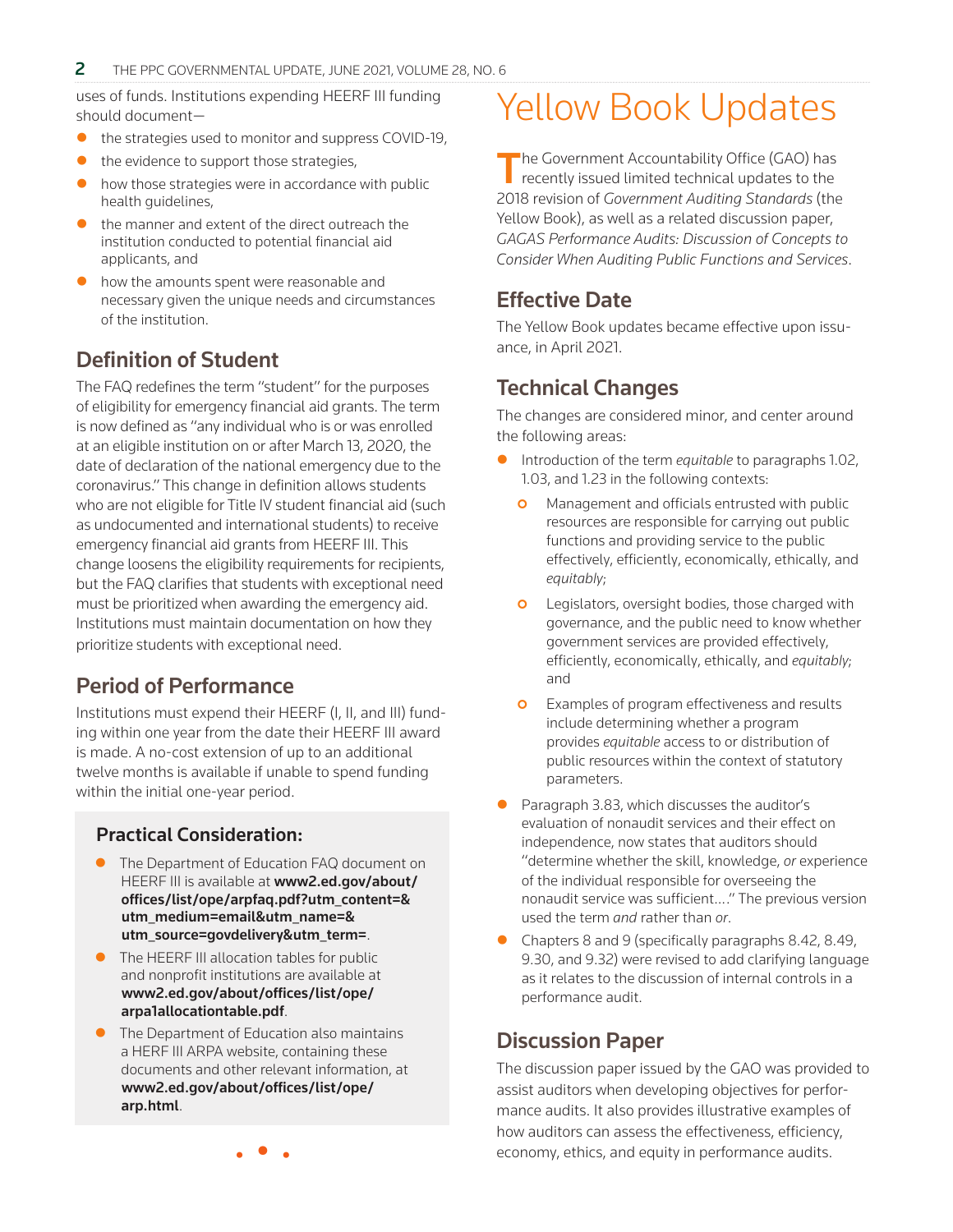#### Practical Consideration:

Auditors are encouraged to review the technical updates and the discussion paper in their entirety.

- $\bullet$  The updated Yellow Book includes a table on pages i and ii that details the changes made by the technical updates. The updated Yellow Book can be accessed at [www.gao.gov/assets/](https://www.gao.gov/assets/gao-21-368g.pdf) gao-21-368g.pdf.
- z The GAO discussion paper, *GAGAS Performance Audits: Discussion of Concepts to Consider When Auditing Public Functions and Services*, can be accessed at www.gao.gov/assets/2021-04/ [Performance-Audit-Discussion.pdf](https://www.gao.gov/assets/2021-04/Performance-Audit-Discussion.pdf).

• • •

# Compensated Absences ED

In February 2021, the GASB released an exposure<br>
entitled *Compensated Absences*. Its objective is to n February 2021, the GASB released an exposure draft align the recognition and measurement guidance for all types of compensated absences under a unified model and refine the disclosure requirements. The proposed Standard would supersede GASBS No. 16, *Accounting for Compensated Absences*.

#### Recognition and Measurement

The proposed Statement would require a liability for compensated absences (regardless of type—sick, vacation, or paid time off) to be recognized if:

- a) The absence accumulates (meaning one that can be carried forward from the reporting period in which it is earned to a future reporting period when it will be paid (including being paid for use) or settled);
- b) The absence is attributable to services rendered (meaning one for which an employee already has performed the services rendered to earn the absence); and
- c) The absence is *more likely than not* to be either paid (including being paid for use) or settled through other means (such as transfer to a postemployment benefit plan) based on relevant factors, such as employment policies related to compensated absences, historical payment information, etc.

The proposed Statement would also establish guidance for measuring a liability, which generally would require accumulated leave to be multiplied by an employee's

pay rate as of the financial reporting date. Certain salary-related payments, such as payroll taxes, that are both *directly* and *incrementally* associated with payments for compensated absences would also be included in the measurement of a liability. Accumulated leave that is more likely than not to be settled through conversion to defined benefit postemployment benefits would not be included in the compensated absences liability.

Additionally, the proposed Statement would provide an exception to the existing requirement to disclose the gross increases and decreases in a compensated absences liability, allowing governments to disclose only the net change in the liability. Also, governments would not be required to disclose which governmental funds typically have been used to liquidate the compensated absences liability.

#### Proposed Effective Date

As proposed, the Statement would be effective for reporting periods beginning after December 15, 2022, with earlier application encouraged.

#### Practical Consideration:

The ED is available on Checkpoint at [checkpoint.](https://checkpoint.riag.com/app/find?begParm=y&appVer=21.06&dbName=GASB&linkType=docloc&locId=gasbed_4-7&ods=GASB&permaId=iGASB%3A2058.1&permaType=doc&tagName=GASBDOC&endParm=y) [riag.com](https://checkpoint.riag.com/app/find?begParm=y&appVer=21.06&dbName=GASB&linkType=docloc&locId=gasbed_4-7&ods=GASB&permaId=iGASB%3A2058.1&permaType=doc&tagName=GASBDOC&endParm=y) for users that subscribe to GASB content, and at [www.gasb.org](https://www.gasb.org).

• • •

# GAO Issues COVID-19 Recommendations

The GAO issued two COVID-19 reports contain-<br>ing recommendations to the OMB that may be of interest.

### COVID-19 Awards Audit Guidance

The first article, *COVID-19: Sustained Federal Action Is Crucial as Pandemic Enters Its Second Year*, addresses the lack of timely and relevant guidance from the OMB surrounding the audit requirements of new and existing COVID-19 federal awards.

GAO's recommendation to the OMB states that they should work with federal agencies and the audit community to "incorporate appropriate measures in the